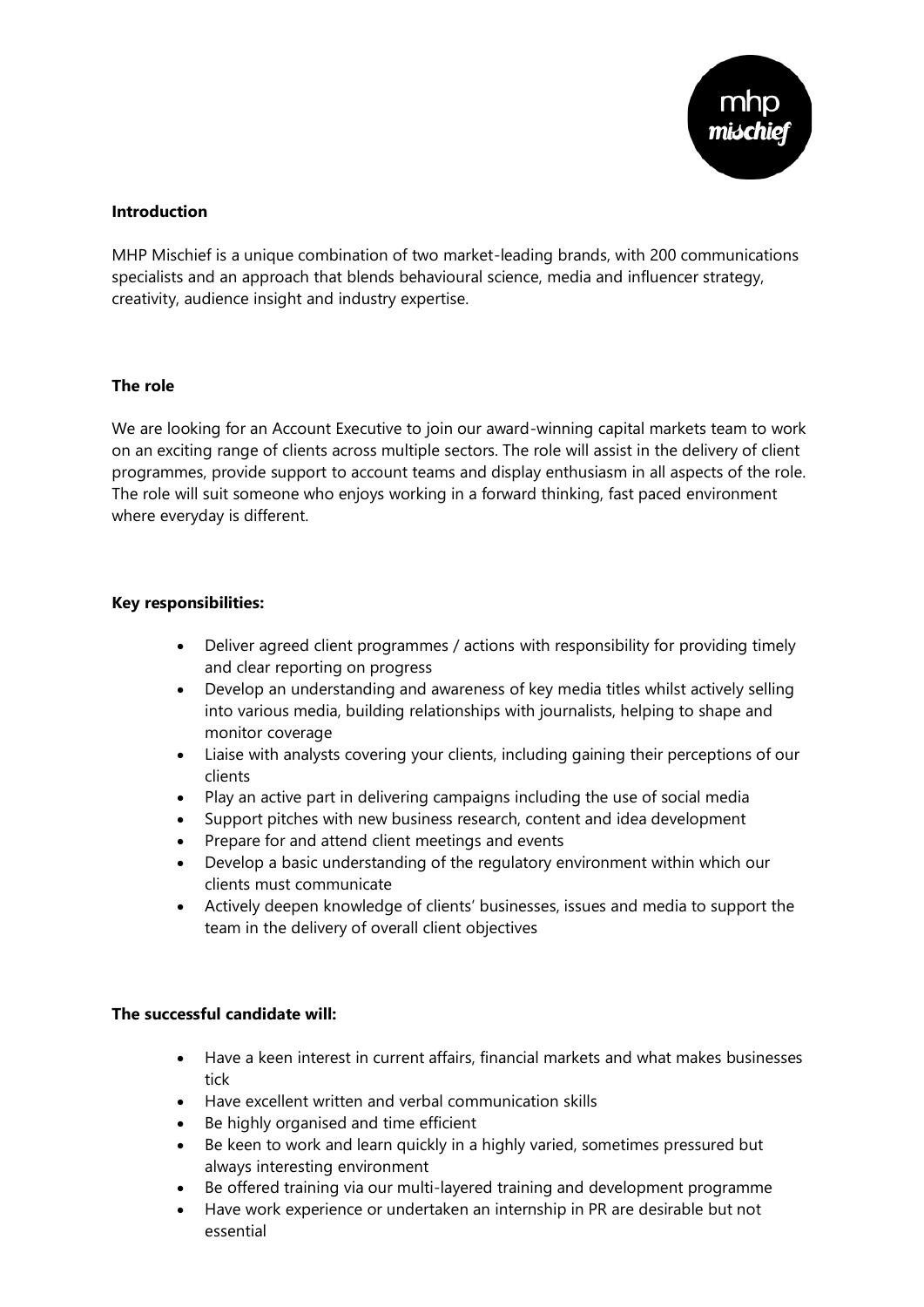

## **Benefits:**

- Competitive salary!
- 28 days holiday (plus bank holidays)
- Birthday day off
- Vitality private medical insurance
- Matched pension scheme (up to 5%)
- Gym membership
- Season ticket loan
- Cycle to work scheme
- + much more!

Our unique structure and culture has meant we've featured in The Sunday Times' Best Company To Work For Top 100 list eight years in a row too!

## **The Team**

The Capital Markets team, which includes former brokers, lawyers, accountants, corporate financiers, and career communicators has had much success over the last couple of years earnings its place as a top 5 adviser to listed companies and a top 10 M&A adviser.

We have won new clients including Bakkavor, Costain, Coinbase, CVS, Davy, FRP, SSE, Speedy Hire, The Restaurant Group, and Treatt as well as a number of IPOs, whilst continuing to advise long standing clients primarily across the consumer, built environment, TMT, financials, support services and industrials sectors.

We have advised on a number of high profile transactions and special situations including the acquisition of Avant Homes by Berkeley DeVeer and Elliott Advisers; Connells' £134m acquisition of Countrywide; the £4bn acquisition of Cobham by Advent International; The Restaurant Group's £559m acquisition of Wagamama; JD Sports' transformative \$558m acquisition of US based Finish Line and the CMA enquiry in relation to the proposed acquisition of Footasylum; RWS's c.£800m acquisition of SDL; the IPOs of ASA International, Knights, Cake Box, Urban Exposure, FRP, and East Imperial; Mothercare's, Four Seasons Health Care's and Arcadia's restructuring, CVA, or administration processes; and Shaftesbury regarding a shareholder activist and a number of high profile crises.

# **More about MHP Mischief**

MHP Mischief help clients navigate a volatile, activist, tribal and information-saturated landscape we call The Networked Age. Our specialist areas include consumer comms, corporate reputation, crisis management, capital markets, public affairs, health, financial services and studio production.